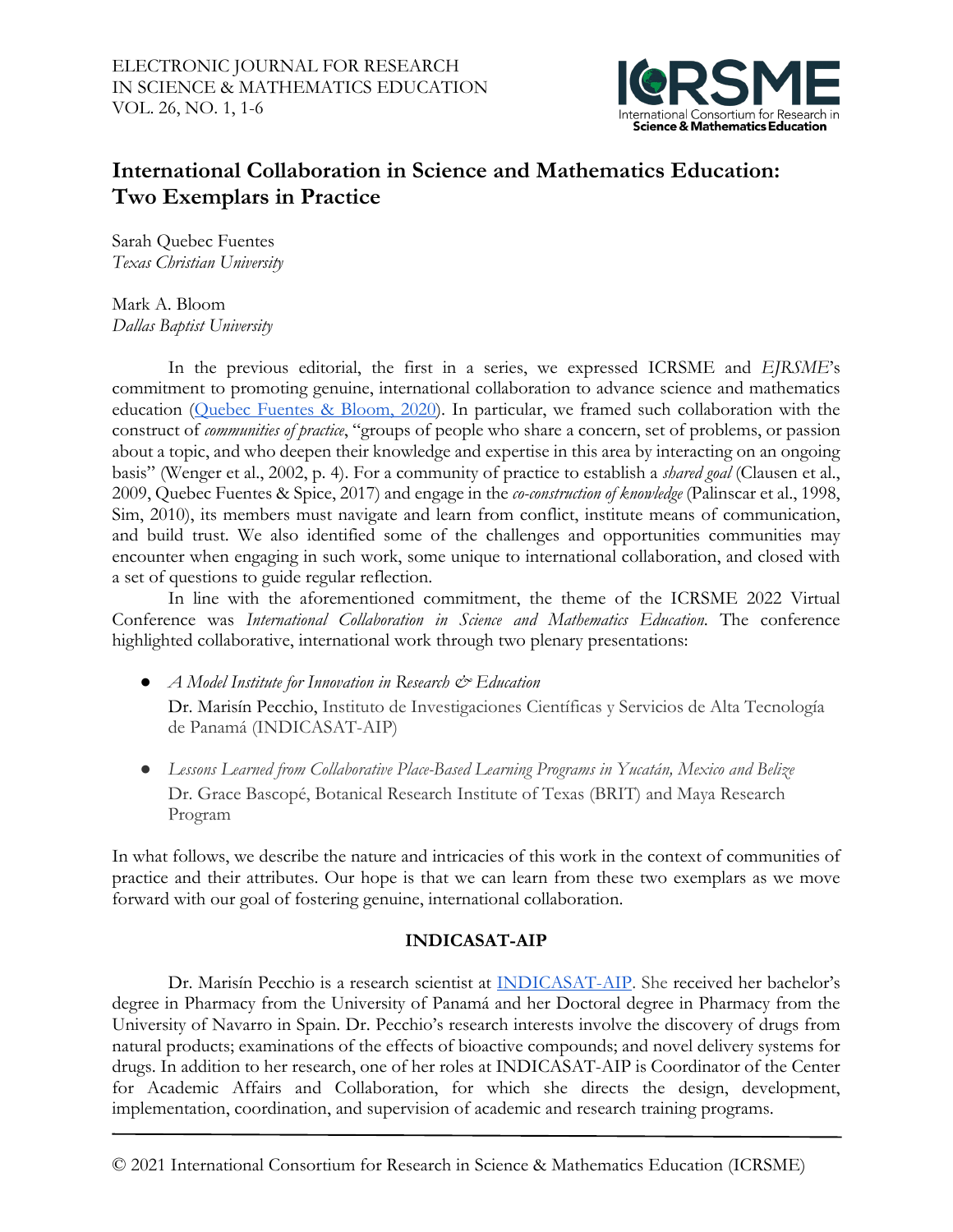INDICASAT-AIP was founded in 2002 by la Secretaría Nacional de Ciencia, Tecnología e Innovación de Panamá [\(SENACYT\)](https://www.senacyt.gob.pa/en/) with the aim of supporting the economic and sociocultural development of Panamá through scientific research. Specifically, la misión de INDICASAT-AIP is:

establecerse como una plataforma para el avance científico y tecnológico de Panamá, contribuyendo a la formación de recursos humanos de excelencia en investigación – desarrollo aplicado a la diferentes disciplinas prioritarias para el avance del país. (INDICASAT-AIP, 2020)

La visión de INDICASAT-AIP is to establish the Institute as *un centro de excelencia* with a national and international reputation in biomedical research and technology services and with the role as a hub for knowledge transfer to other (especially Latin American) countries (INDCASAT-AIP, 2020). In line with esta visión, INDICASAT-AIP has four main objectives: (1) recruiting top-tier scientists; (2) conducting collaborative (national and international), interdisciplinary biomedical research; (3) offering professional development and academic activities that foster una cultura científica; and (4) supporting socio-economic development through services and knowledge dissemination.

In her plenary presentation, Dr. Pecchio shared the INDICASAT-AIP activities that meet the aforementioned objectives. INDICASAT-AIP has multiple centers through which research is conducted (e.g., Center for Biodiversity and Drug Discovery and Neuroscience Center), the communication of knowledge generated is facilitated (Center for Innovation and Technology Transfer), and academic activities are coordinated (Center for Academic Affairs and Collaboration). Currently, 30 scientists are conducting research in a variety of areas, including the treatment of malaria, tissue engineering, and a response to COVID-19. The work of the scientists has been documented through more than 400 published papers, patents, and the hosting of an international conference on biomedical and interdisciplinary research. INDICASAT-AIP also has several doctoral programs, provides opportunities for undergraduate and master's student research, and conducts academic programming for K-12 students.

An examination of the complex and multifaceted work of INDICASAT-AIP through the lens of collaboration reveals the characteristics of a community of practice (Wenger et al., 2002). INDICASAT-AIP is a *community of people* who care about the *domain* of scientific research for the betterment of local, national, and international communities. Further, through the various programs, INDICASAT-AIP is developing a *shared practice* that revolves around conducting, sharing the findings of, and introducing K-12 students to scientific research.

INDICASAT-AIP also exemplifies two foundational components of communities of practice, namely a shared goal (Clausen et al., 2009) and the co-construction of knowledge (Palinscar et al., 1998; Sim, 2010). The interdisciplinary nature of the scientific research conducted at INDICASAT-AIP involves the contributions of persons with diverse areas of expertise. For instance, the Center for Biodiversity and Drug Discovery focuses on the development of drugs through the identification of molecules from the marine biodiversity of Panamá (INDICASAT-AIP, 2020). This work is conducted by scientists from various fields, such as organic chemistry, biomedicine, ecology, and bioengineering. Additionally, the research, development, and commercialization of the drugs requires the collaboration between higher education, governments, and industry (INDICASAT-AIP, 2020).

Through its aforementioned misión y visión, INDICASAT-AIP has a shared goal to contribute to the socio-economic development of Panamá and other countries via scientific research. This *shared but given goal* permeates the work of INDICASAT-AIP. However, the various INDICASAT-AIP activities additionally establish a *shared beyond given goal* that falls under the umbrella of the shared but given goal but also centers on a specific area of need through a mutually established endeavor (Quebec Fuentes & Spice, 2017). For example, as previously described, the Center for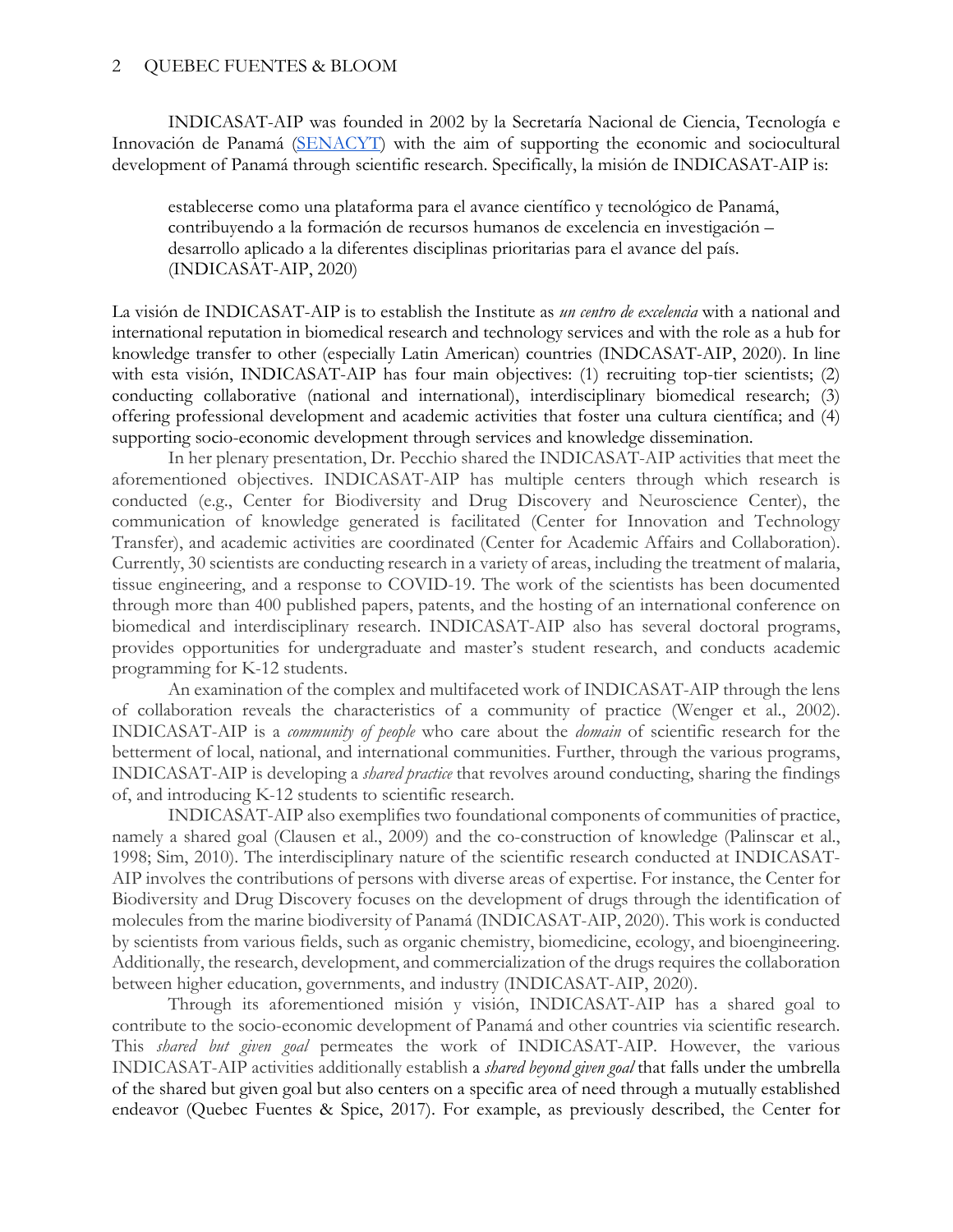Biodiversity and Drug Discovery investigates the local marine biodiversity for its potential in drug development.

Further, the Center for Academic Affairs and Collaboration strives to establish and maintain a pipeline of research scientists through programming across various populations. At the doctoral level, INDICASAT-AIP in collaboration with Acharya Nagarjuna University in India created a PhD program in Biotechnology, the first of its kind in Panamá. In partnership with a multitude of national and international universities, INDICASAT-AIP provides the infrastructure and opportunity for undergraduate and master's student research. The Student Research Innovation Program invites secondary school students to propose research projects that they conduct with the support of one of their teachers and a scientist from INDICASAT-AIP. For another program, scientists or doctoral students visit a school and engage students in problem solving about a scientific issue in the local community. As demonstrated, INDICASAT-AIP has built local, national, and international communities centered on science research through its partnerships and collaborations.

#### **Maya Research Program**

Dr. Grace Bascopé is an ethno-environmental medical anthropologist, who taught for many years at Texas Christian University and the University of North Texas. Dr. Bascopé holds a Bachelor of Arts degree from Baylor University, a Master of Science in Social work from the University of Texas, and a PhD in Medical Anthropology from Southern Methodist University. She is currently a Resident Research Associate at th[e Botanical Research Institute of Texas](https://fwbg.org/research/) (BRIT) in Fort Worth, Texas and leads field research and education initiatives for the [Maya Research Program](http://www.mayaresearchprogram.org/) (MRP), which is affiliated with the University of Texas at Tyler.

The MRP is a non-profit organization that leads ethnographic and archaeological research throughout Middle America. Over the past 30 years, more than 3000 students and volunteers have partnered with MRP to document and protect ancient Maya sites and attend to the needs of local communities. Two key goals of the MRP are to:

- Conduct research that helps us better understand the complex ancient societies of the Americas, and
- Encourage the participation of students and volunteers anyone who wants to experience the real world of archaeological or anthropological research and understand how we learn about other cultures. (Maya Research Program, n.d.)

Participants in the MRP have come from the United States, Australia, Canada, Europe, Latin America, and Japan and have ranged in age from 18 to 80. Dr. Bascope's major MRP initiatives center around collaborative, place-based learning programs in the village of Yaxunah, Yucatán, Mexico and in northwestern Belize. In her plenary talk, Dr. Bascope shared one of the major MRP initiatives - *Yaxunah Ethnographic Project*.

For over 30 years, Dr. Bascopé has been working with the village of Yaxunah, which is a small Yucatec Maya community (population approximately 600) in the state of Yucatán, Mexico. In the early years, Dr. Bascopé was involved as an ethnographer studying the ancient Maya city adjacent to the village. In later years, she led ethnographic and ethno-botanical field schools. Through these experiences, Dr. Bascopé learned the importance, especially in such a small group of people, of carefully attending to the societal norms, values, and needs of those with whom you collaborate. Figure 1, from her plenary talk, depicts a typical village meeting where MRP participants and community members discuss goals of the partnership and expectations of all parties to build productive collaboration. Such village meetings include questions such as: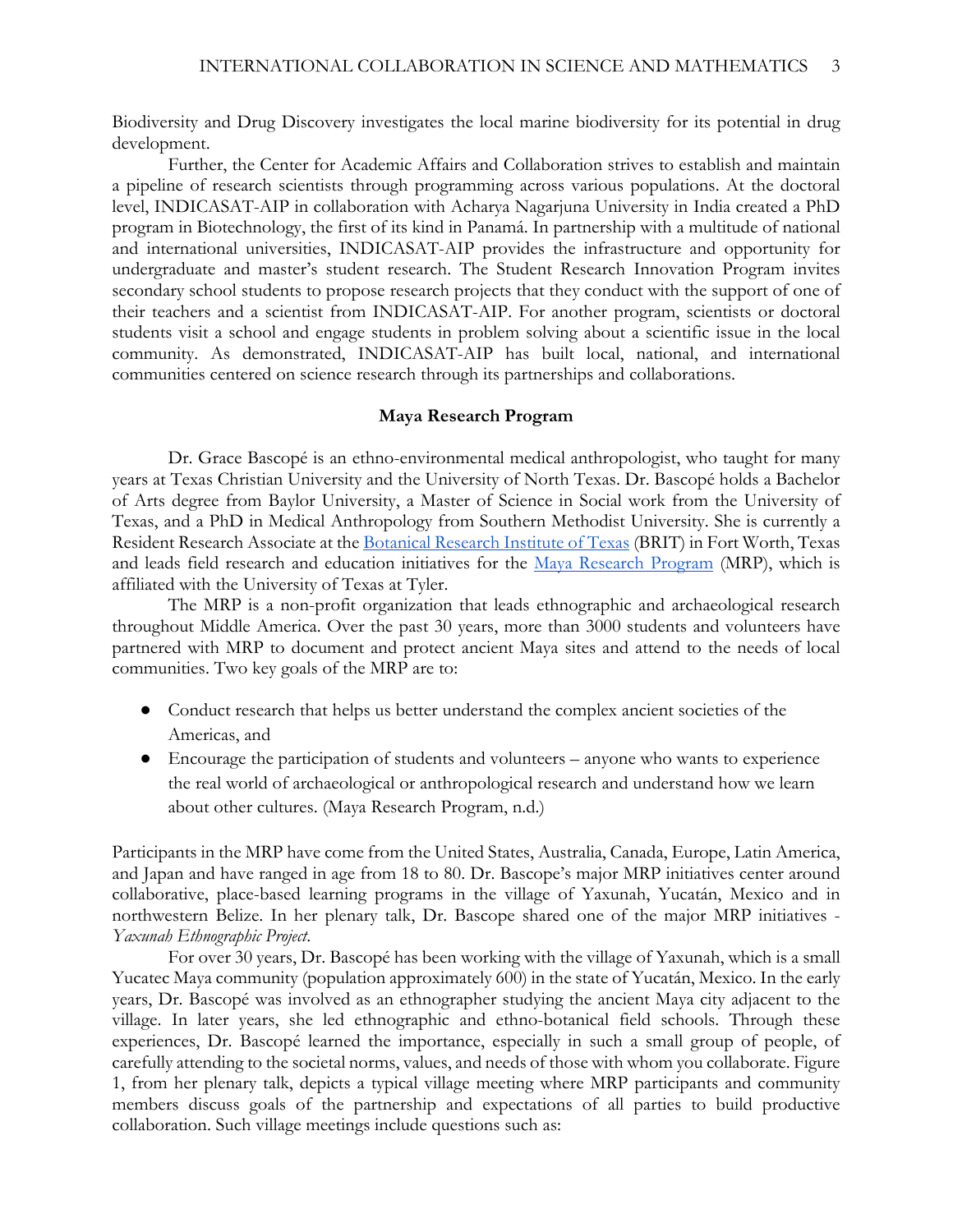## 4 QUEBEC FUENTES & BLOOM

- What is inbounds and what is off limits for visiting students/volunteers?
- What projects might be helpful/meaningful to community members?
- What empirically trained village experts (defined as having learned by doing; think indiginous knowledge) might be available to participate in instruction?
- What local members might benefit from participating as students in the field school experience?
- Who in the community might be available to mentor students' projects? [\(Bascopé, 2022\)](https://icrsme.com/2022-plenary)

Meetings like these were a means of *communication* to establish *trust* and to frame *conflict* as an ongoing process that results in mutual learning (Achinstein, 2002, p. 425) and resulted in successful, authentic collaboration.

For one such example of an ethnographic and botanical school experience in the Yucatan, participants were tasked with building a reference collection of local plants for the Yucatan State Herbarium. The members of the community of practice included students who were taking a class for college credit, members of the Yaxunah village (including those with deep indiginous knowledge), research scientists, and volunteers. Additionally, members ranged in their field experience and botanical knowledge from novice to expert. Locals were familiar with the native wildlife, could identify potentially harmful plants and animals, and knew about dangerous features of the landscape; non-local members had much to learn. This diverse and *distributed expertise* allowed for the knowledge development of the collective.

### **Figure 1**

Meeting with the Members of Yaxunah Community



Part of this educative process included establishing a *shared practice*, both at a surface and at a deeper level. Among the members of the community were some who spoke only Yucatec Mayan, only English, Spanish and English, Spanish and Mayan; only one individual spoke all three languages. Despite such language barriers, the members found a means of effectively communicating amongst themselves. However, this shared practice extends to "a set of frameworks, ideas, tools, information, styles, language, stories, and documents that community members share … and enables the community to proceed efficiently in dealing with its domain" (Wenger et al., 2002, p. 29), as evidenced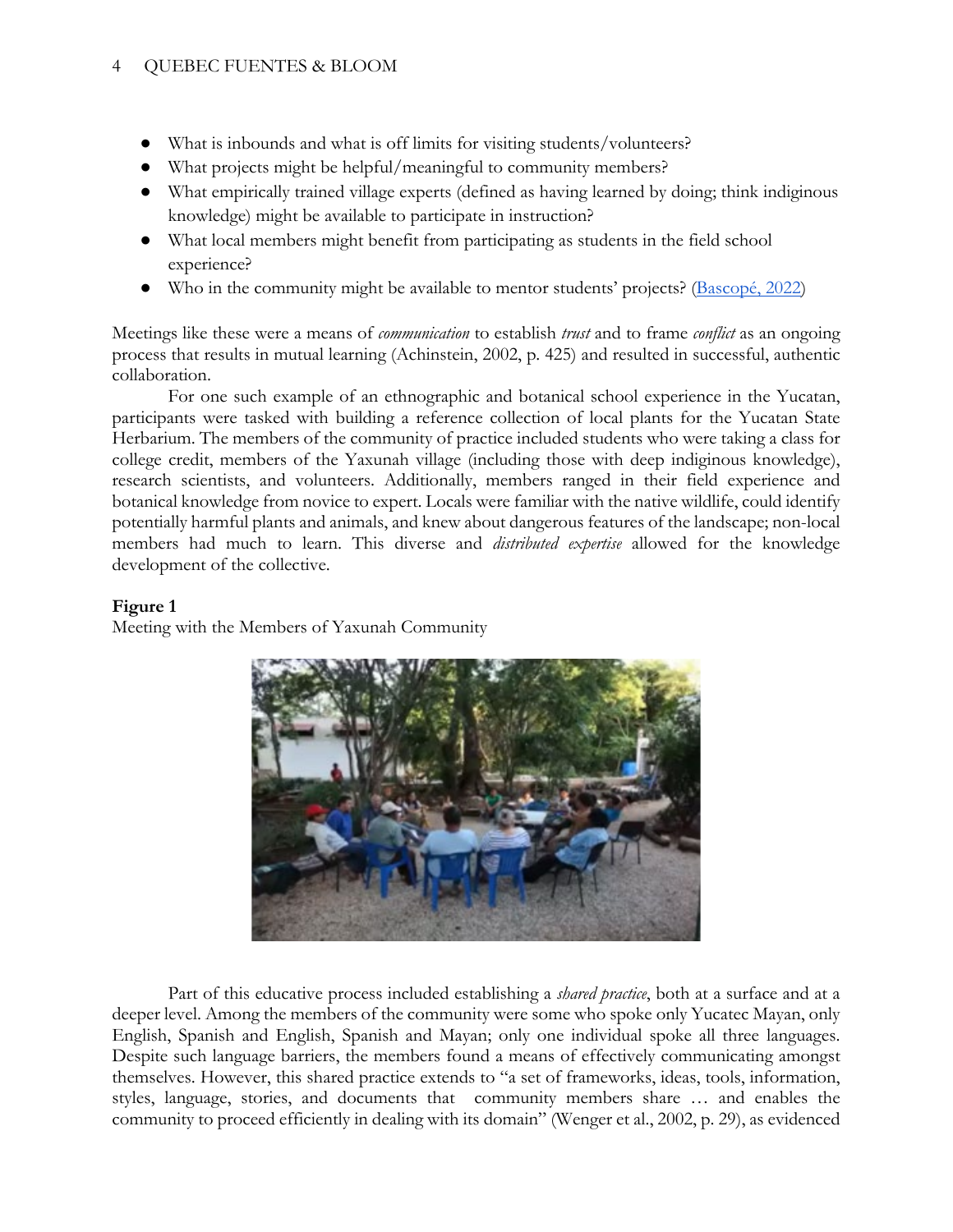in the present example. While the shared beyond given goal of creating a botanical collection was achieved, so much was gained by members of the community, including the development of botanical collecting skills among novices and the documentation of indiginous medical and ethnographic knowledge of local plants used for medicine (to treat a variety of diseases) and for rainfall prediction (for agricultural purposes). Through purposeful communication to navigate conflict and build trust, the community established genuine and effective collaboration and cooperation.

#### **Conclusion**

The work of INDICASAT-AIP and MRP both demonstrate the attributes and factors that support the formation of communities of practice (e.g., shared goal, co-construction of knowledge, communication, conflict, and trust). Further, the shared practice of each indicates that members of the community actively mediated the *border politics*; that is, negotiated "the bounds of membership and beliefs of a given community" (Achinstein, 2002, p. 426). In particular, the members contemplated who was included in the community, how various members were included, how and whose knowledge contributed to and is represented in the collective work, and who are the beneficiaries of the collaboration (Atweh & Keitel, 2007). These two exemplars of genuine, international collaborations provide us with considerations as we embark on such work within the domain of science and mathematics education.